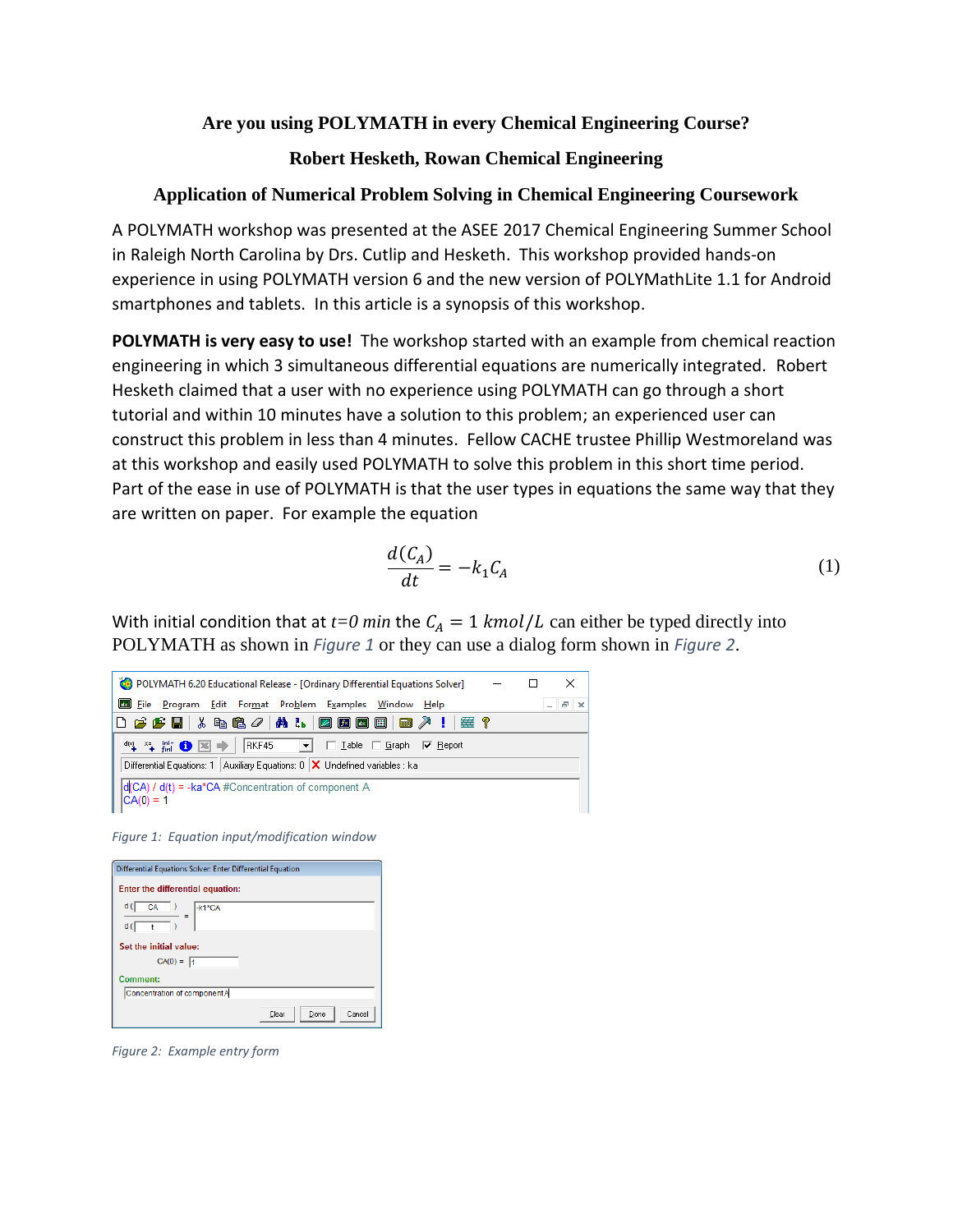The entry form is very useful for students because it reminds them that for every differential equation an initial condition must be given. Fortunately, if the user is typing in the equations without using the entry form and forgets to put in the initial condition, then an error notification is given as shown in [Figure 3](#page-1-0).

| POLYMATH 6.20 Educational Release - [Ordinary Differential Equations Solver]<br>e<br>$\Box$                             |  |  |  |  |
|-------------------------------------------------------------------------------------------------------------------------|--|--|--|--|
| <b>Ed</b> File<br>Program Edit Format Problem Examples Window<br>Help<br>E<br>$\boldsymbol{\times}$                     |  |  |  |  |
| 0 <del>2 2 5 5</del> 1 % 4 6 <i>0 1</i> A % 1 0 0 0 0 1<br>■ ↗ !<br>ା ##?                                               |  |  |  |  |
| ષમ⊯❶⊠⇒∥<br>RKF45<br>$\Box$ $\Box$ able $\Box$ $\Box$ raph<br>$\nabla$ Report<br>$\mathbf{r}$                            |  |  |  |  |
| Differential Equations: 3   Auxiliary Equations: 2 $\mid \mathsf{X} \mid$ Warning: Initial values have to be set for CA |  |  |  |  |
| $k1 = 1$ # Units of min^-1                                                                                              |  |  |  |  |
| $d(CA)$ / $d(t) = -k1*CA$ #concentration of component A                                                                 |  |  |  |  |
|                                                                                                                         |  |  |  |  |
|                                                                                                                         |  |  |  |  |
|                                                                                                                         |  |  |  |  |
| ◀                                                                                                                       |  |  |  |  |
| Ln 3<br>No File<br>No Title                                                                                             |  |  |  |  |
| 9/29/2017 CAPS<br>NUM<br>2:23 PM                                                                                        |  |  |  |  |

<span id="page-1-0"></span>*Figure 3: Error example showing the missing initial condition for the differential equation.*

Why not try out POLYMATH using this [pdf tutorial.](http://users.rowan.edu/~hesketh/POLYMATH/Introduction%20to%20Polymath%20for%20Workshop.pdf) If your university doesn't have a POLYMATH site license you can download a trial version at<http://www.polymath-software.com/>

The second part of this introduction was a session on common errors made by students in constructing a POLYMATH program and the troubleshooting features of the POLYMATH software. These errors include:

- 1. What the user thinks are the same variables, but the computer uses them as different variables. This happens when you incorrectly spell a variable name or you do not match upper or lower cases. (e.g.  $Tau \neq tau$  "Can't the computer read my mind?")
- 2. Defining a variable more than once. Once a variable is on the left hand side of the equals sign then it is considered defined by the program.
- 3. Dividing by zero
- 4. Using too many parenthesis. This isn't an error, but I have found that students make mistakes in grouping terms. POLYMATH uses the standard order of operators which is exponent, multiplication/division, addition/subtraction: ^, (\* or  $/$ ),  $(+)$  or  $-)$  which is invoked working from left to right in an expression.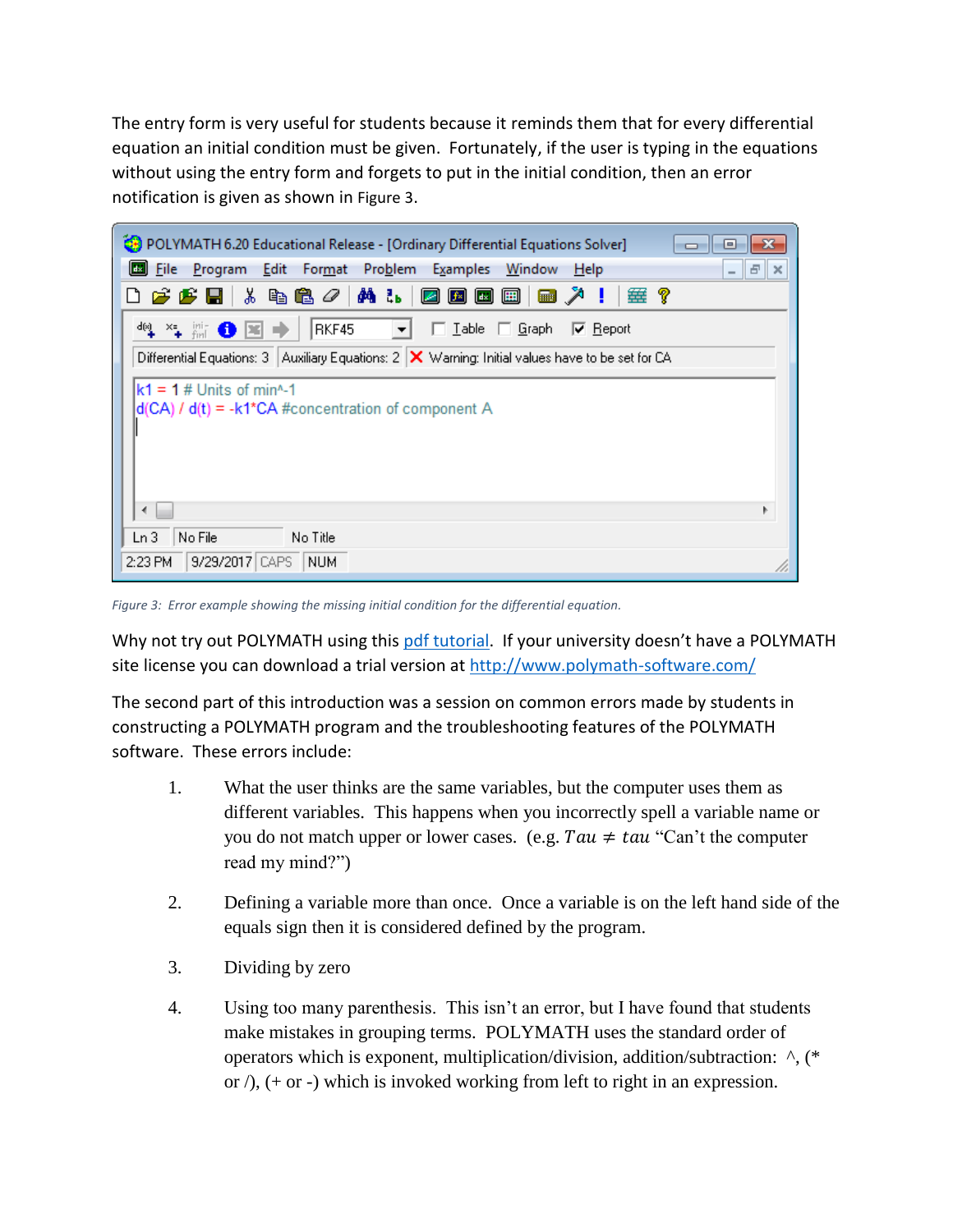The troubleshooting features of POLYMATH help the user to write their programs and is one of the reasons it is so easy to use. For example, a special variable tracking feature in the POLYMATH window lets the user know that a variable has been used, but has not been defined as the user is typing in equations. This real time tracking is one of the reasons you can solve problems in a short period of time. So if you use ka in an equation as shown in [Figure 1,](#page-0-0) and have not defined it with ka= or  $d(ka)/d(t)=$ , then this tracking feature list the ka as an undefined variable and will not start the integration until it is defined.

# **Integration of POLYMATH in Chemical Engineering Courses**

The POLYMATH software can be used in every chemical engineering course. Most chemical engineering undergraduate students are introduced to POLYMATH in one of Scott Fogler's textbooks on [Chemical Reaction Engineering.](http://umich.edu/~elements/5e/) Both the [Elements of Chemical Reaction](http://umich.edu/~elements/5e/)  [Engineering](http://umich.edu/~elements/5e/) and [Essentials of Chemical Reaction Engineering](http://umich.edu/~essen/html/bychapter/live/frames.htm) have *living* examples in POLYMATH.

But what about other courses in Chemical Engineering? Excellent examples of problems for each chemical engineering course are contained in the textbook, ["Problem Solving in Chemical](https://www.amazon.com/Problem-Chemical-Biochemical-Engineering-POLYMATH/dp/0131482041)  [and Biochemical Engineering with POLYMATH, Excel, and MATLAB \(2nd Edition\)."](https://www.amazon.com/Problem-Chemical-Biochemical-Engineering-POLYMATH/dp/0131482041) This textbook gives almost 300 problems in Thermodynamics, Fluid Mechanics, Heat Transfer, Mass Transfer, Chemical Reaction Engineering, Phase Equilibria and Distillation, Process Dynamics and Control, and Biochemical Engineering that are solved using POLYMATH.

An example of a fluids course sequence was given in which the topics using POLYMATH was outlined. In [Table 1](#page-2-0) shown below is a summary of the types of problems covered in a fluids course.

| ChE    | <b>Problem Name</b>               | <b>Numerical Method</b> | <b>Equations</b>                                      |
|--------|-----------------------------------|-------------------------|-------------------------------------------------------|
| Course |                                   | <b>Illustrated</b>      |                                                       |
| Fluids | Unsteady-state tank               | Solution of an first    | $\frac{d h_T}{dt} = v_{out} \frac{A_{out}}{A_{tank}}$ |
|        | drainage using a siphon           | order ordinary          |                                                       |
|        | tube (similar to                  | differential equation   | $v_{out} = f(h_T)$                                    |
|        | POLYMATH text 8.14)               | (DEQ)                   |                                                       |
|        | C&S8-14soln.pdf                   |                         |                                                       |
|        | Calculations involving            | Solution of a system of |                                                       |
|        | Friction Factors for Flow in      | simultaneous nonlinear  | $\frac{\Delta P}{\Delta L} = 2f_F \frac{\rho v^2}{D}$ |
|        | Pipes (POLYMATH Text              | algebraic equations     | $f_F = f(\varepsilon/D, Re)$                          |
|        | 8.7) and <i>pipeflow</i>          | (NLE)                   | $Re = \rho v D / \mu$                                 |
|        | homework                          |                         |                                                       |
|        | frictionfactorcalcsoln.pdf        |                         |                                                       |
|        | <b>Excel Tutorial Solver Add-</b> |                         |                                                       |
|        | Ins rev4.pdf                      |                         |                                                       |

<span id="page-2-0"></span>*Table 1 Example Fluids Problems*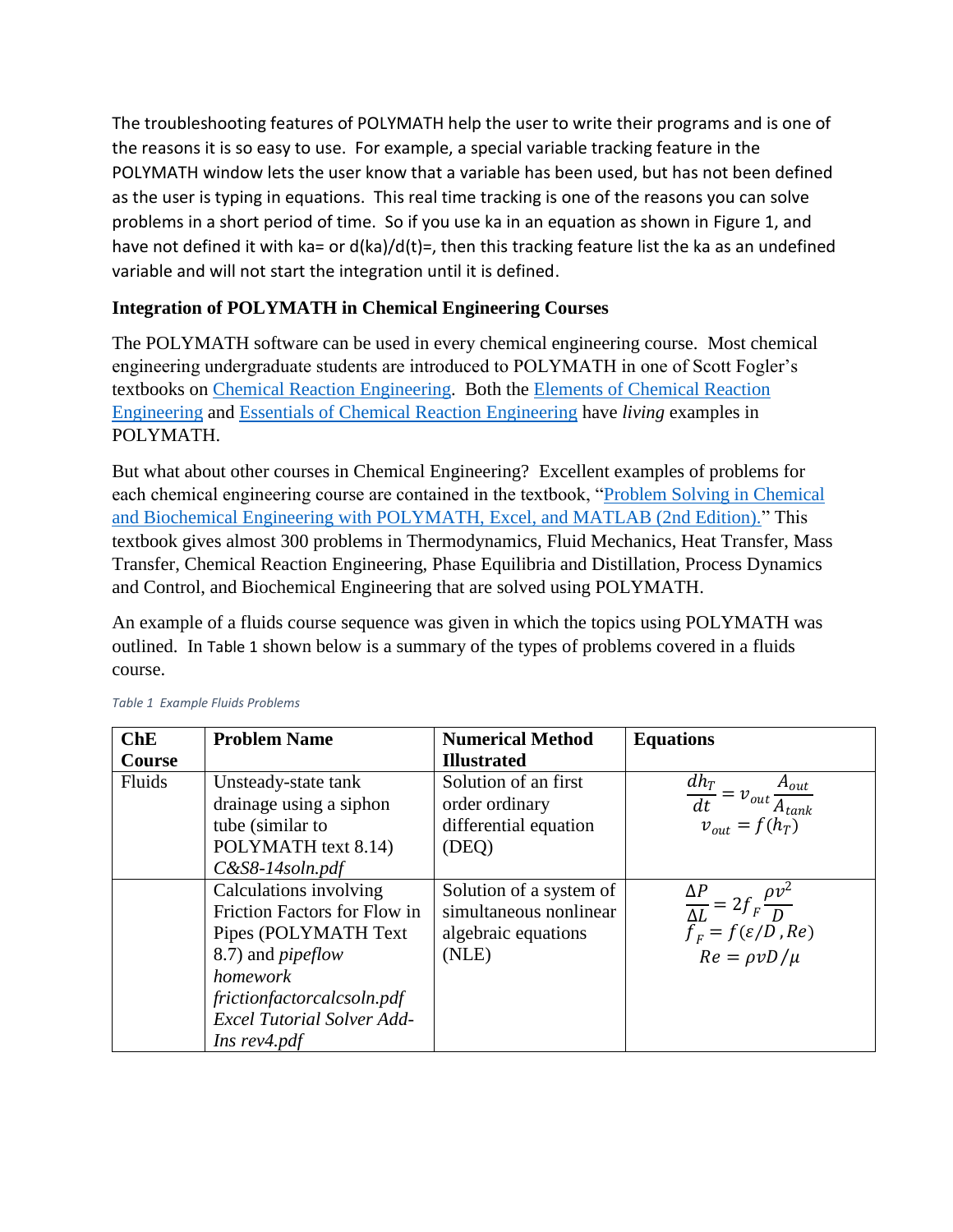| ChE           | <b>Problem Name</b>     | <b>Numerical Method</b> | <b>Equations</b>                                                                                           |
|---------------|-------------------------|-------------------------|------------------------------------------------------------------------------------------------------------|
| <b>Course</b> |                         | <b>Illustrated</b>      |                                                                                                            |
| Advanced      | NonNewtonian fluid flow | Solution of 2           | dP<br>$\frac{d(r\tau_{rx})}{dr}$                                                                           |
| Fluids        | through a pipe          | simultaneous first      | $\overline{dx}^r$                                                                                          |
|               | (POLYMATH Text 8.2c)    | order ordinary          |                                                                                                            |
|               | NonNewtonian C&S 8.2    | differential equations  | $\int \tau_{rx} = -K \left( \frac{dv_x}{dr} \right) \left( \left  \frac{dv_x}{dr} \right  \right)^{(n-1)}$ |
|               | solutions & comsol.pdf  | with split boundary     |                                                                                                            |
|               |                         | value conditions and    |                                                                                                            |
|               | NonNewtonian fluid flow | comparison with         |                                                                                                            |
|               | through an annulus      | solution using          |                                                                                                            |
|               | (POLYMATH Text 8.4)     | COMSOL which is an      |                                                                                                            |
|               | NonNewtonian C&S8.4     | advanced finite         |                                                                                                            |
|               | polymath&comsol & 3.8-8 | element program         |                                                                                                            |
|               | solutions 2017.pdf      |                         |                                                                                                            |

It was stressed in the workshop that students need to be able to derive mathematical models of chemical engineering systems and obtain analytical solutions for simple systems. For example in a second semester fluids class students should be able to derive a momentum balance for fluid flow in a pipe and integrate this and obtain analytical solutions for Newtonian and Non-Newtonian fluids. Then students are asked to solve the same problem using POLYMATH and compare the numerical solution of the velocity profile with the analytical solution. This demonstrates that they understand the model that they have developed and now can move to more advanced geometries and configurations. An example of a lecture/homework session on this topic is shown in the presentations slides given in this link [Integration of POLYMATH in ChE](http://users.rowan.edu/~hesketh/POLYMATH/IntegrationInChECoursesrev2.pdf)  [Courses](http://users.rowan.edu/~hesketh/POLYMATH/IntegrationInChECoursesrev2.pdf). In this workshop it was stressed that POLYMATH is not a "canned" program in which the equations are hidden such as in COMSOL and ASPEN. The user must provide their own mathematical model which is essential in the learning process.

Another obstacle that faculty have in using POLYMATH in the classroom is that many textbooks still present models in the form of integrals and not differential equations. This was based on the numerical technique of solving these integrals using a form of quadrature (e.g. trapezoidal rule or just adding up the rectangles). For example in Geankoplis's excellent textbook titled, "Transport Processes and Separation Process Principles," the design of packed towers for gas absorption presented using integrals as shown [Figure 4](#page-4-0). In class, I use the same figure shown in [Figure 5](#page-4-1), but I derive a differential equation based on the flows in and out of the control volume shown ( $\Delta V = A_c \Delta z$ ) resulting in the following steady-state equation.

$$
\frac{d(Vy_{AG})}{dz} = -\frac{k'_y aS}{(1 - y_A)_{iM}} (y_{AG} - y_{Ai})
$$
\n(2)

$$
\frac{d(Lx_{AG})}{dz} = -\frac{k_x' aS}{(1 - x_A)_{iM}} (x_{Ai} - x_{AL})
$$
\n(3)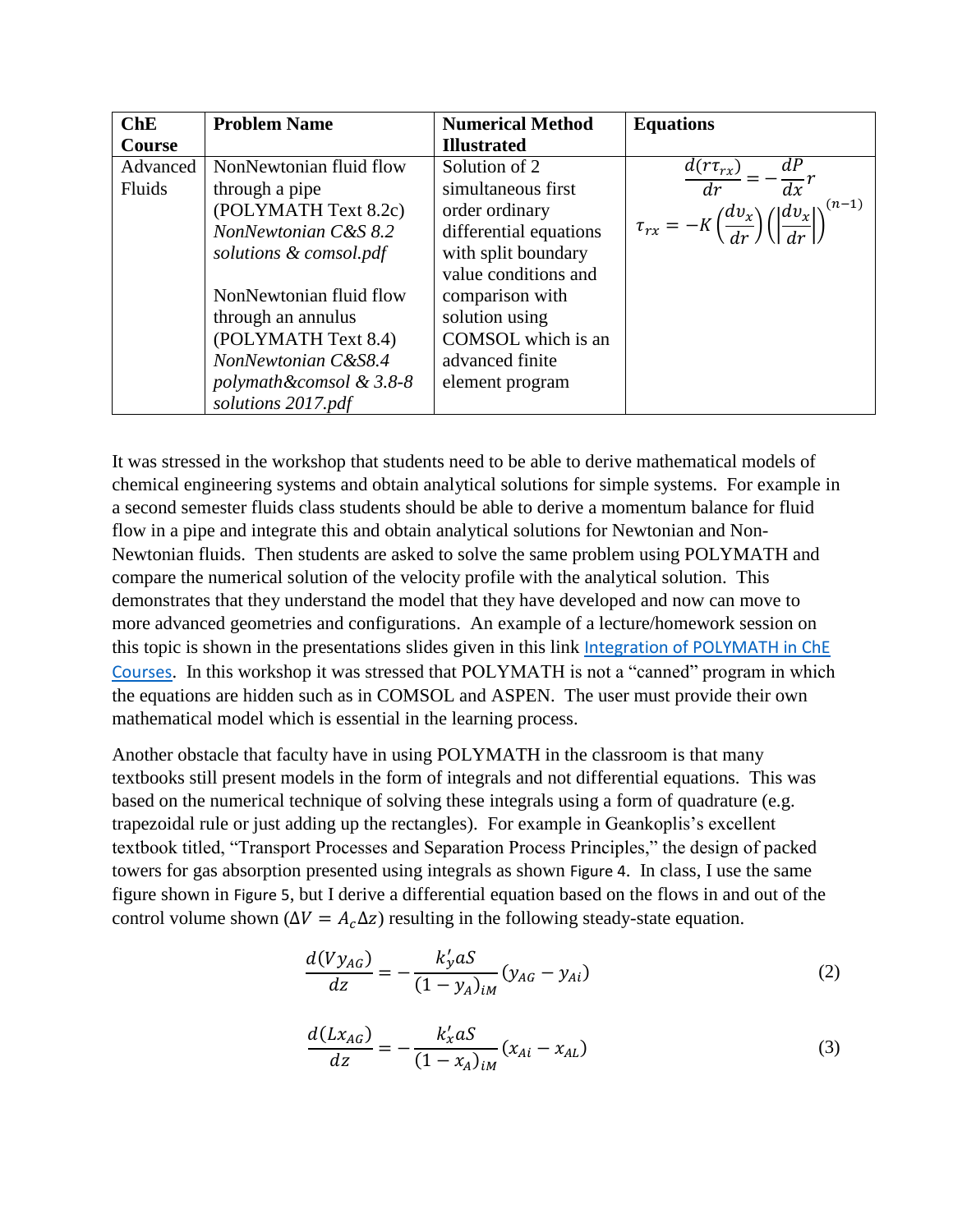5. Design method for packed towers using mass-transfer coefficients. For absorption of A from stagnant  $B$ , the operating-line equation (10.6-5) holds. For the differential height of tower  $dz$  in Fig. 10.6-9, the moles of A leaving V equal the moles entering  $L$ :

$$
d(Vy) = d(Lx) \tag{10.6-10}
$$

where  $V =$  kg mol total gas/s,  $L =$  kg mol total liquid/s, and  $d(Vy) = d(Lx) =$  kg mol A transferred/s in height  $dz$  m. The kg mol A transferred/s from Eq. (10.6-10) must equal the kg mol A transferred/s from the mass-transfer equation for  $N_A$ . Equation (10.4-8) gives the flux  $N_A$ using the gas-film and liquid-film coefficients:

$$
N_A = \frac{k'_y}{(1 - y_A)_{iM}} (y_{AG} - y_{Ai}) = \frac{k'_x}{(1 - x_A)_{iM}} (x_{Ai} - x_{AL})
$$
(10.4-8)

where  $(1 - y_A)_{iM}$  and  $(1 - x_A)_{iM}$  are defined by Eqs. (10.4-6) and (10.4-7). Multiplying the left-hand side of Eq. (10.4-8) by  $dA$  and the two right-side terms by  $aS$   $dz$  from Eq. (10.6-9),

$$
N_A \, dA = \frac{k'_y a}{(1 - y_A)_{iM}} (y_{AG} - y_{Ai}) S \, dz = \frac{k'_x a}{(1 - x_A)_{iM}} (x_{Ai} - x_{AL}) S \, dz \quad (10.6-11)
$$

where  $N_A$   $dA =$  kg mol A transferred/s in height  $dz$  m (lb mol/h).

Equating Eq. (10.6-10) to (10.6-11) and using  $y_{AG}$  for the bulk gas phase and  $x_{AL}$  for the bulk liquid phase,

$$
d(Vy_{AG}) = \frac{k'_{y}a}{(1 - y_{A})_{iM}} (y_{AG} - y_{Ai})S \ dz
$$
 (10.6-12)

$$
d(Lx_{AL}) = \frac{k'_x a}{(1 - x_A)_{iM}} (x_{Ai} - x_{AL}) S \ dz
$$
 (10.6-13)

Since  $V' = V(1 - y_{AG})$  or  $V = V'/(1 - y_{AG})$ ,

$$
d(Vy_{AG}) = d\left(\frac{V'}{(1 - y_{AG})}y_{AG}\right) = V' d\left(\frac{y_{AG}}{1 - y_{AG}}\right) = \frac{V' dy_{AG}}{(1 - y_{AG})^2}
$$
 (10.6-14)

<span id="page-4-0"></span>Figure 4: Gas Absorption using Integrals



<span id="page-4-1"></span>Figure 5: Control Volume for ODE